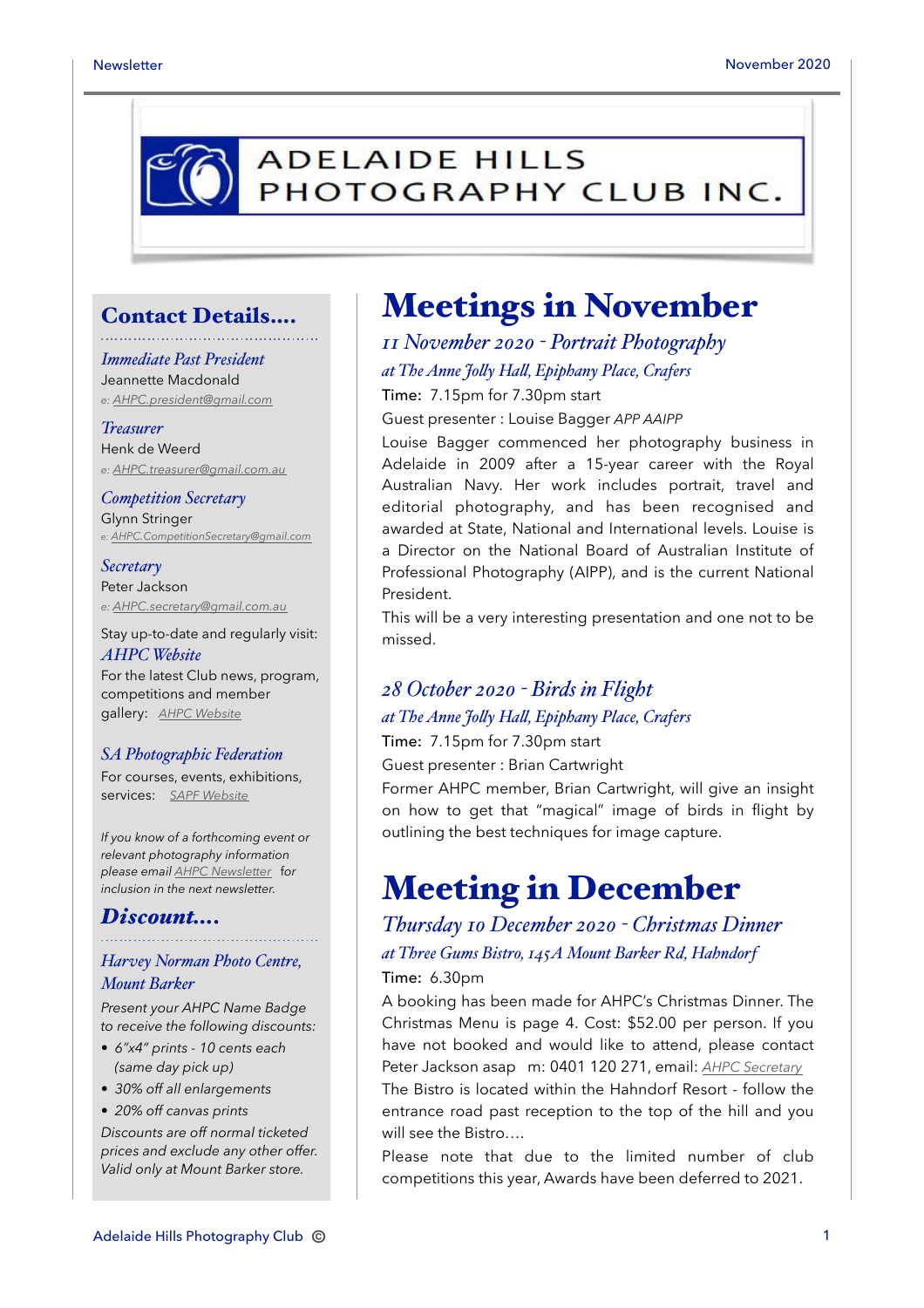# Bits 'n Pieces….

#### *Covid-19 Safe Plan 2020*

- AHPC has lodged its Covid-19 Safe Plan and meetings will be a maximum 2 hours and no more than 58 persons within the Hall. The Plan is available at every meeting at Anne Jolly Hall.
- Should any member have the slightest hint of a:

Cold Headache Sore throat Fever

we ask that for the sake of other members, and to comply with SA Health's Covid-19 decrees, please do not attend the meeting.

#### *Membership Details*

Your help is required …. members are asked to confirm their contact details so that the AHPC database can be as accurate as possible. Please advise the following:

Full name Address

Contact phone number Email address

Please note that financial member's current contact details are required for the SAPF insurance cover, and all details are kept confidential.

As some information is currently out-of-date, it would be a good time to advise your preferred contact person (in the event of an emergency) - please include the full name of contact person and phone number (mobile preferred). Please email your contact information to *[AHPC.president@gmail.com](mailto:AHPC.president@gmail.com)*

#### *Let's celebrate a milestone!*

AHPC will celebrate its 10th anniversary in July 2021. The Committee is looking for suggestions for the type of event that members would be interested in attending. Your input is valuable and greatly appreciated please email your thoughts/suggestion(s) to *[AHPC.president@gmail.com](mailto:AHPC.president@gmail.com)*

#### *Membership Renewals*

As you are aware the AHPC Committee decided earlier this year, that due to the Covid-19 restrictions and the cancellation of meetings, it would extend membership from 30 June 2020 to 31 December 2020. That date is creeping up on us.

Now is the time to renew your membership subscription fee which will extend your membership until the revised date of 30 June 2020.

The special 6-month renewal fees are as follows:

- Full Membership \$40.00
- Pensioner, Concession Card Holders or Students \$25.00

For members who prefer to renew via EFT are details are:

- Account Name: Adelaide Hills Photography Club (AHPC)
- National Bank of Australia (NAB)
- BSB 085-745
- Account Number: 12-298-3666

When paying EFT please include your name and club member number (this can be found on your current membership card).

If preferred, you may pay in cash or by cheque at club meetings - an official receipt will be issued Early payments will be appreciated.

Please note: To be able to participate in club competitions you must be a financial member. For more information please contact Henk de Weerd *[AHPC.treasurer@gmail.com.au](mailto:AHPC.treasurer@gmail.com.au)*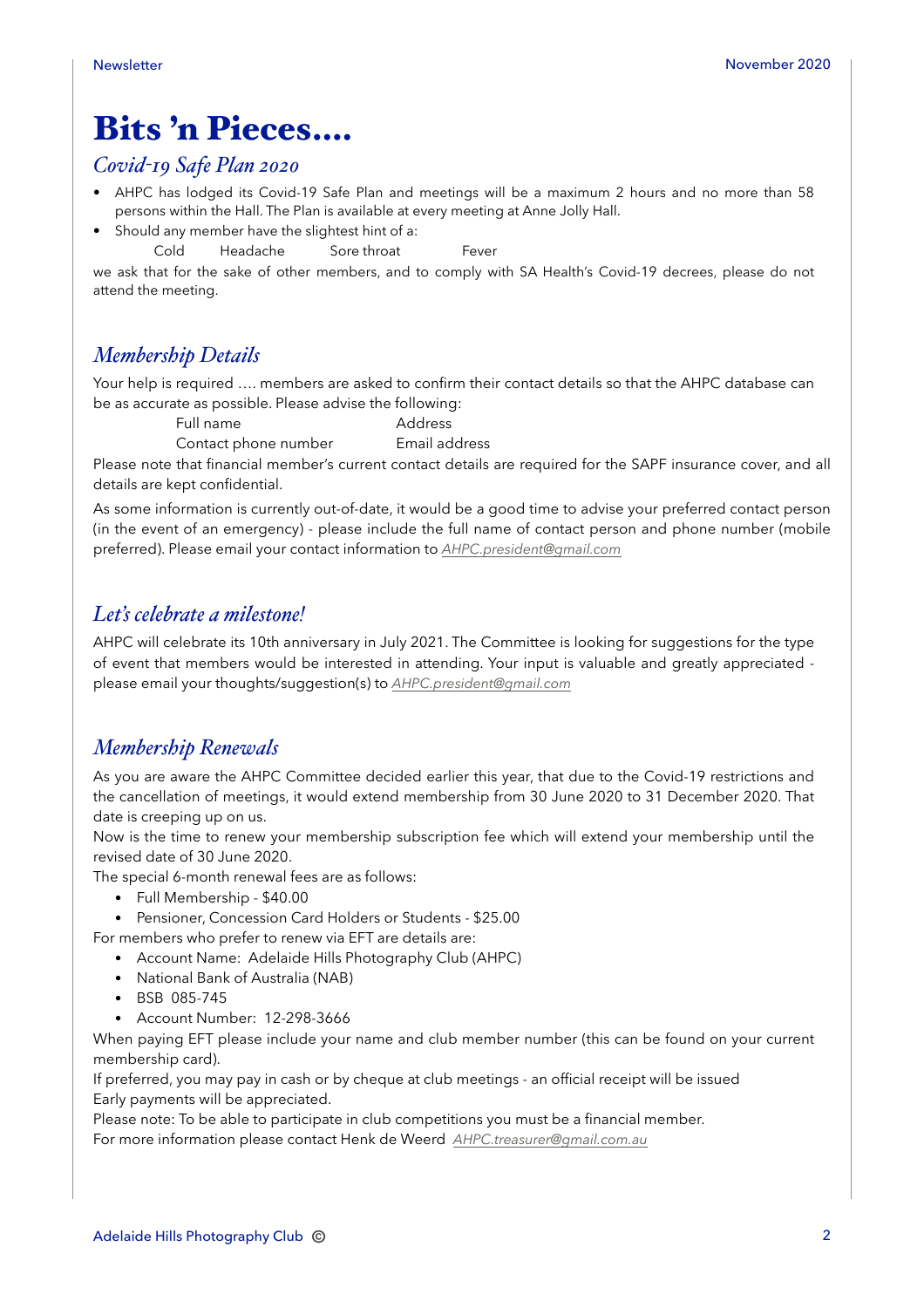# Club Competition Results

#### *28 October 2020*

Here are the recipients who achieved a score of 9 or 10 in the October Club Competition (PDI). Thank you to the judge for the night, David Rowlands. Categories were:

Mono: Open Colour: Macro or close up Colour: Phone capture



*Phone Capture : "Almost There" 10 David Cowles*



*Mono Open : Peace & Tranquilty 10 Tony Endersby*



*Mono Open : "A life in Music" 9 Tony Endersby*



*Close-up : "Beautiful" 9 Jeannette Macdonald*



*Mono Open : "Anyone for a Ride 9 Trevor Webb*